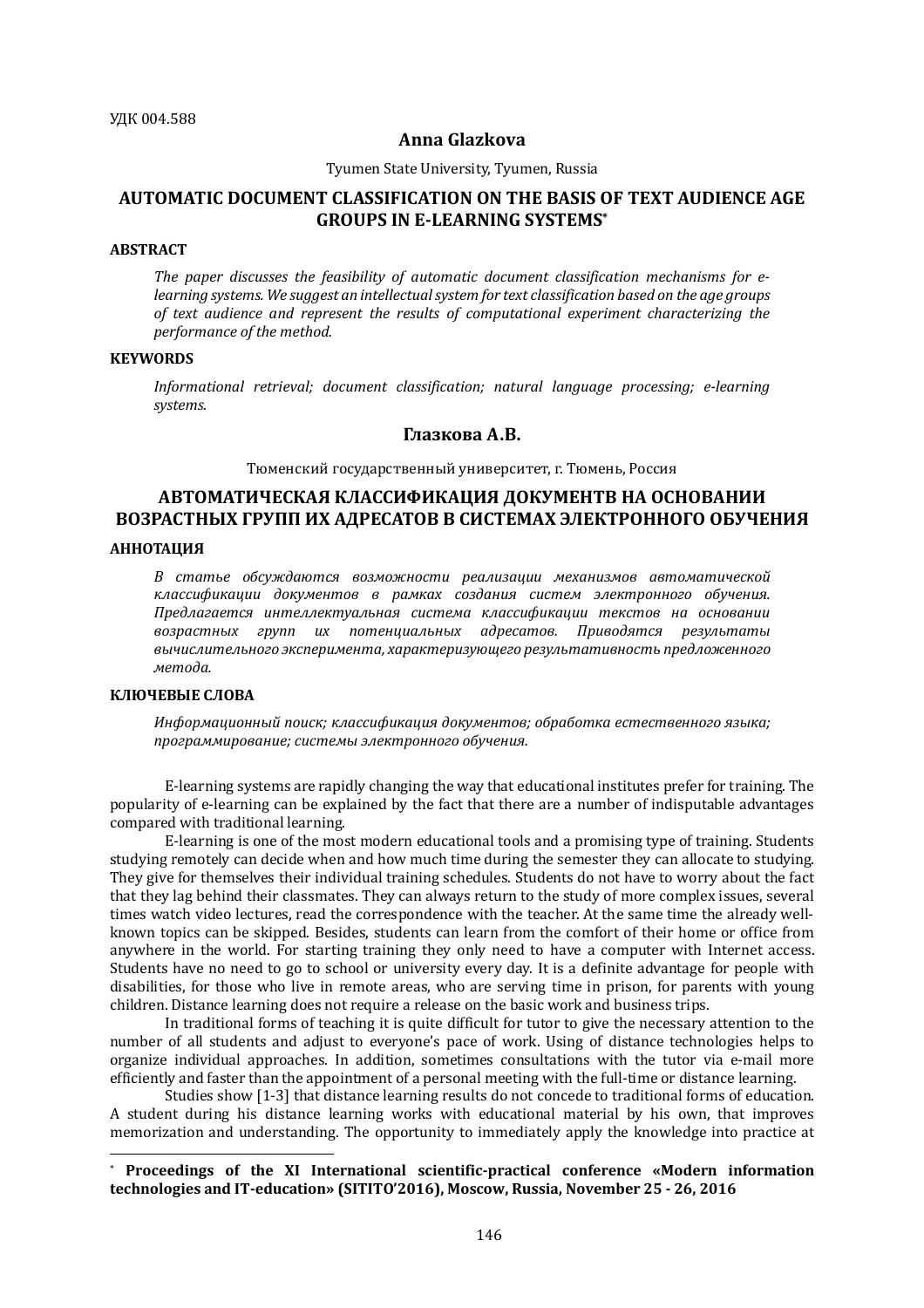work helps to fix it. Futhermore, the modern technologies make education more interesting and lively.

In recent years, the acquisition and distribution of educational resources has been largely automated. In particular, e-learning developing was considered by Doneva R. and Gaftandzhieva S [4], Bodrow W. [5], Bazhenova I.Yu. [6], Parra B.J. [7], Shivdas P.A., Sivakumar S. [8].

One of the main difficulties of distance learning is the need of creating a volume electronic document library for storing a large number of educational texts [2, 9]. Documents in these libraries are oriented to students of various specializations, training level and age. Document classification according to these parameters requires a lot of human resources; therefore the solution of problems of automatic document classification is undoubtedly important for science and practice.

Various issues of automatic text classification are repeatedly discussed in scientific papers (in particular, the recent works of Onan A. et al. [10], Zhitomirsky-Geffet M. et al. [11], Le M.H. [12]). Fedotov A.M. et al. [13] proposed a technological approach for developing a model of information system to support the scientific and educational activities, organized in the form of a digital library. The problems of systematization of library documents are reviewed by Malki Z.[14] and Talla A. [15].

This study deals with the task of document classification on the basis of the age of their audience. This problem was affected by Akker R. and Traum D. [16], Choi D. [17], Lee H. [18]. Their studies were carried out for English corpuses. Using the same classification features for Russian documents is not correct due to the individual grammatical and lexical characteristics of Slavic languages. The ability to provide document classification on the basis of the age of their audience improves the relevance of the results of informational retrieval in electronic libraries and allows the system to eliminate unwanted resources from the query results.

In this research we suggest a text classification method and give a list of classification features that we have used in our computational experiment.

### **The "ISACT'**

We propose the intellectual system "ISACT" for text classification. The main task of the system is to ensure the automatic classification of texts based on the age of their audience destinations. The "ISACT" can be used both for determining the age category of the destination of the text and in order to conduct comprehensive research on large samples of texts on various subjects.

The "ISACT" consists of three modules (fig.1):

- the module of semantic and syntactic analysis;
- the classification module;
- the storage module.

*The module of semantic and syntactic analysis* parses texts and searches for syntactic and semantic text features.



*Fig.1. The "ISACT" architecture*

The parser is present a text as a set of proposals and divide it into a plurality of pairs of tokens and corresponding frequencies.

Texts loading the system can be represented as in the markup or in the form of unallocated. The module of semantic and syntactic analysis creates a description of the processed text in XML-format for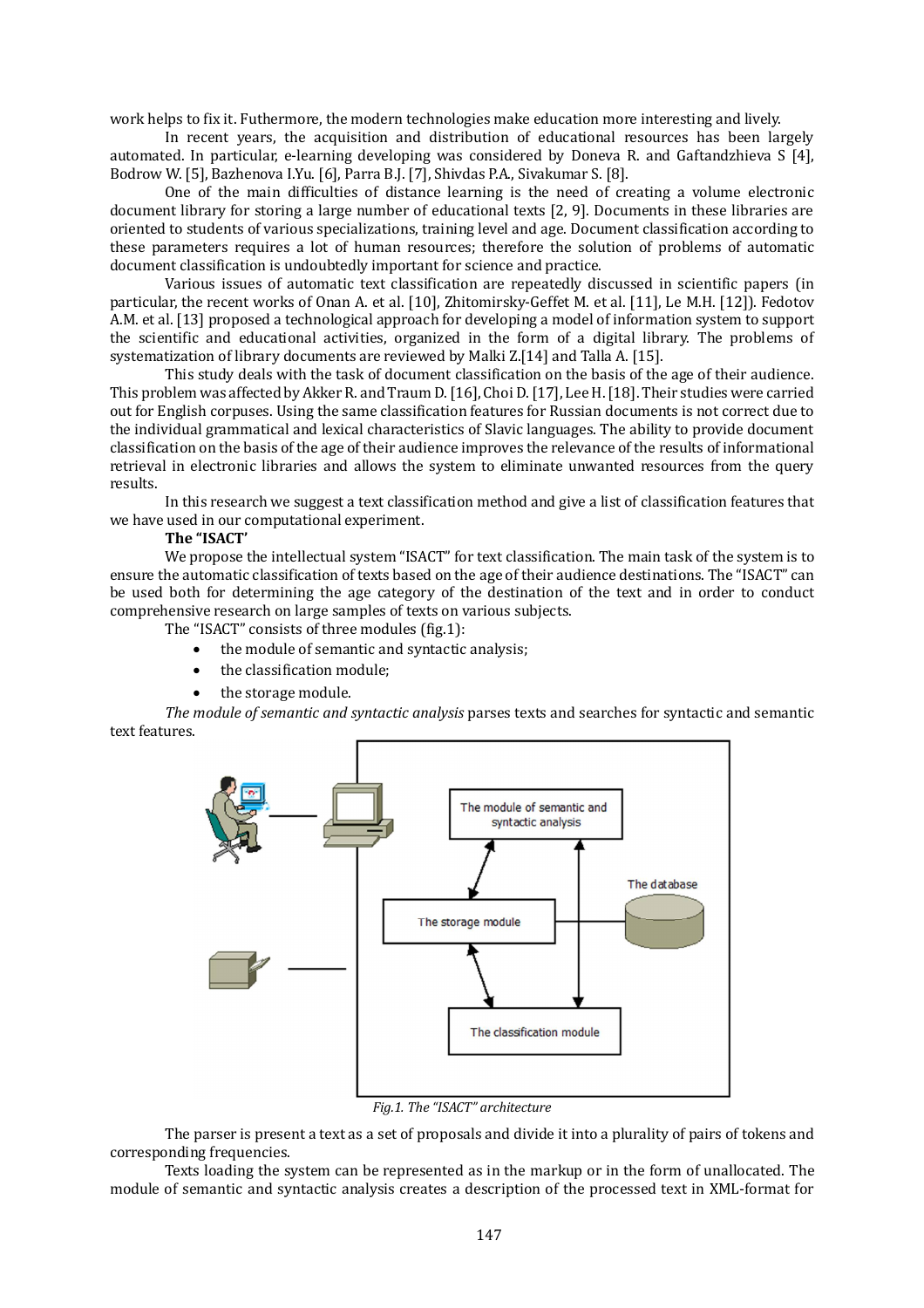saving and uploading the results of semantic and syntactic text analysis, which allows us to present the results of the analysis in a form understandable to both system and user. This description is used for the subsequent analysis of the data extracted. The results obtained in the module semantic-syntactic analysis, and discharged from the system may be re-added to the other modules to continue working with the text.

The classification module distributes the text by category. Correlation of the text with the categories is based on the results of the module of semantic and syntactic analysis working.

The module allows us to work with texts in two modes: the training mode and the control mode. Thus, depending on the software system parameters set by the user it is possible to use the system as a configuration of the classifier and to analyze and determine the category of text.

The classification module classifies texts in two ways: the method is based on the computation of Mahalanobis distance as a measure of the proximity of texts and neural method.

The classical form of Mahalanobis distance's formula is:

$$
\rho\left(F_{T_i}, F_{T_j}\right) = \sqrt{\left(F_{T_i} - F_{T_j}\right)^T \Lambda^T C^{-1} \left(F_{T_i} - F_{T_j}\right)} \tag{1}
$$

Λ – the matrix of weighting coefficients; *C* – the covariance matrix;  $F_{T_i}$ ,  $F_{T_j}$  – sets of classification features for texts  $T_i$  and  $T_j$ .

Similarly, the formula (1) can be calculated as the distance between the text and the center of mass of the category R, represented as a vector of weighted values of classification features:

$$
\rho\left(F_{T_i}, R\right) = \sqrt{(F_{T_i} - R)^T \Lambda^T C^{-1} (F_{T_i} - R)},
$$
  

$$
\sum_{j=1}^M k_j F_{T_j}
$$
,  $k_j > 0$ ,  $\sum_{j=1}^L k_j = 1$ ,

*R* – the vector describing the location of the center of mass of categories; *М* – the number of text of the category included in the training sample,  $1 \leq M \leq L$ ;  $L$  – the total number of texts;  $k_j$  – the weight ratio of confidence training sample text.



*Fig.2. The structure of multi-layer perceptron*

Neural network method implemented using a multi-layer perceptron (fig.2). Using of this network type is caused by its ability to solve problems of poorly formalized types based on existing examples and identifying patterns in the communication of input and output data. The input layer of the neural network comprises a number of neurons equal to the number of classifications, and the output layer contains the number of neurons corresponding to the number of categories.

The text is input to the classifier in the form of a set of classification features identified in the course of semantic and syntactic analysis module. The neural network implemented in the module has one hidden layer.

The network training was conducted on the basis of the back-propagation algorithm.

*The storage module* is intended for the organization of storing, editing and retrieval of texts and categories in relational database tables. In addition, the module has a mechanism of advanced text search, which allows us to limit the results of a search query filters (by author, publication, category), register of symbols and selected columns.

Features modular architecture allows flexible integration of the "ISACT" in electronic documents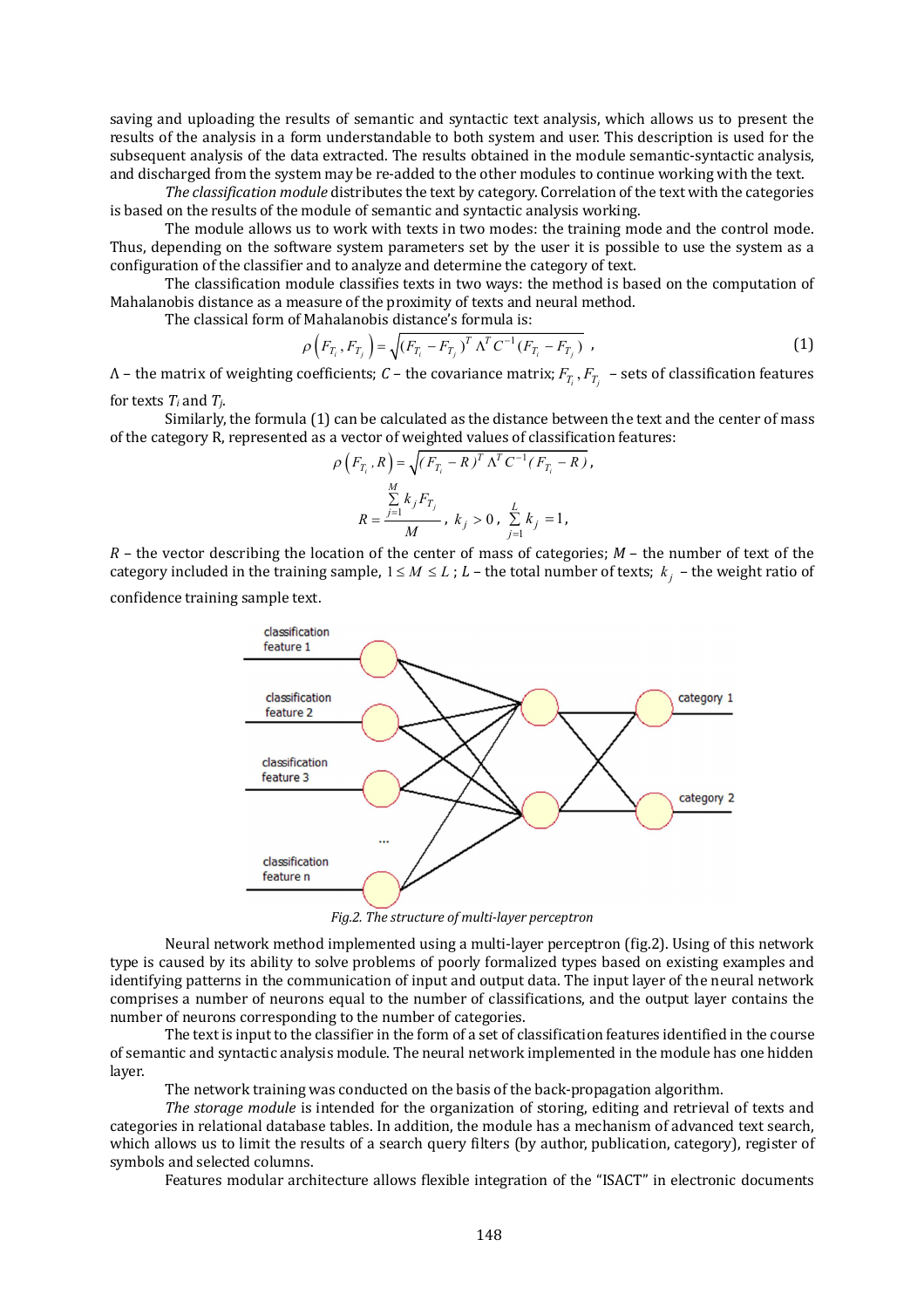systems for solving problems of analysis, classification and storage of texts. For example, for integration of the storage module to a relational database of the electronic library it is needed to change the connection string that is used to open the database and select the required record from the data source. The "ISACT" includes the following text data exchange formats: .xls, .xlsx, .xml, .txt.

#### **The approbation and results**

For the selection of classification features we used two samples of texts that are available on the Russian National Corpus website [19]. The first text sample is represented by literary texts of different genres (historical fiction, adventure, documentary prose, etc. – 5 902 documents, 9 332 659 sentences, 94 538 056 words), the second one includes children's literature (632 documents, 547 735 sentences, 4 742 627 words).

The corpus includes various types of texts representing modern standard (written) Russian. The age group of potential readers of texts - adult or child - is determined on the basis of expert evaluation.

In the computational experiments are used the Database "Morphological Standard of the Russian National Corpus" and "Database of meta tagging of the Russian National Corpus" (a collection of children's literature)"[20]. The sample size is 532 texts of modern fiction (from the middle of the 20 century) and 510 various texts of children's literature.

This study deals with two categories – children's and adults, according to the corpus provided for the experiments.

The classification result is the percentage of correctly classified records on the control sample The original texts of the sample was divided into a training and a test sample n times. Next, we calculated the average values for all partitions. The accuracy of the classification for the method based on Mahalanobis distance amounted to 74.16% (standard deviation - 5.88%), for the neural method - 72.07% (standard deviation - 6.62%).

### **Conclusion**

The results of the study show the possibility of using automatic text classification for text age audience detection tasks. In particular, this type of text classification will be useful in e-learning systems and in digital libraries. In prospect, we plan to conduct experiments for more age categories of users. This requires obtaining a training sample with the expert division of texts into the required number of categories.

The software package "ISAСT" implemented in educational institution "Ugra Training Center" as the subsystem of e-learning system.

#### **Литература**

- 1. Ni A.Y. Comparing the effectiveness of classroom and online learning: teaching research methods// Journal of Public Affairs Education. – 2014. – №2. – P. 199-215.
- 2. Nguyen T. The effectiveness of online learning: beyond no significant difference and future horizons // MERLOT Journal of Online Learning and Teaching. – 2015. – №2. – P. 309-319.
- 3. Arkorful V., Abaidoo N. The role of e-learning, the advantages and disadvantages of its adoption in higher education // International Journal of Education and Research. – 2014. – №12. – P. 397-410.
- 4. Doneva R, Gaftandzhieva S. Automated e-learning quality evaluation // Proceedings of International Conference on e-Learning. – Bratislava, Slovakia, 2014. – P. 169-174.
- 5. Bodrow W. Evaluation of enterprise skills from the perspective of university education // Proceedings of International Conference on e-Learning. – Bratislava, Slovakia, 2015. – P. 130-135.
- 6. Баженова И.Ю. Современные подходы к формированию профессиональных компетенций в области применения языков программирования // Современные информационные технологии и ИТ-образование. – 2015. – №11. – С. 130-134.
- 7. Parra B.J. Learning strategies and styles as a basis for building personal learning environments // International Journal of Educational Technology in Higher Education. – 2016. – №11. – P. 70-77.
- 8. Shivdas P.A., Sivakumar S. Innovation in services: A lancastrian approach to the field of e-learning // Education and Information Technologies. – 2016. – №6. – P. 1913–1925.
- 9. Sharifabadi S.R. How digital libraries can support e-learning // The Electronic Library. 2006. №3. P. 389-401.
- 10. Onan A., Korukoǧlu S., Bulut H. Ensemble of keyword extraction methods and classifiers in text classification // Expert Systems with Applications. – 2016. – Vol. 57. – P. 232-247.
- 11. Zhitomirsky-Geffet M., David E., Koppel M., Uzan H. Utilizing overtly political texts for fully automatic evaluation of political leaning of online news websites // Online Information Review. – 2016. – №3. – P. 362-379.
- 12. Ле М.Х. Оптимизация алгоритма knn для классификации текстов // Труды Московского физико-технического института. – 2016. – № 1. – С. 92-94.
- 13. Fedotov A.M., Barakhnin V.B., Fedotova O.A., Zhizhimov O.L. A model of digital library to support research activities // Cовременные информационные технологии для фундаментальных научных исследований в области наук о земле: материалы Международной конференции. – Петропавловск-Камчатский, 2014. – С. 22.
- 14. Malki Z. Information and communication technologies role in developing electronic libraries and information centers // Journal of Theoretical and Applied Information Technology. – 2015. – № 2. – P. 167-183.
- 15. Tella A. Electronic and paper based data collection methods in library and information science research: A comparative analyses // New Library World. – 2015. – №9-10. – P. 362-379.
- 16. Akker R., Traum D. A comparison of addressee detection methods for multiparty conversations // Proc. of methods for multiparty conversations. – Amsterdam, 2009. – P. 99-106.